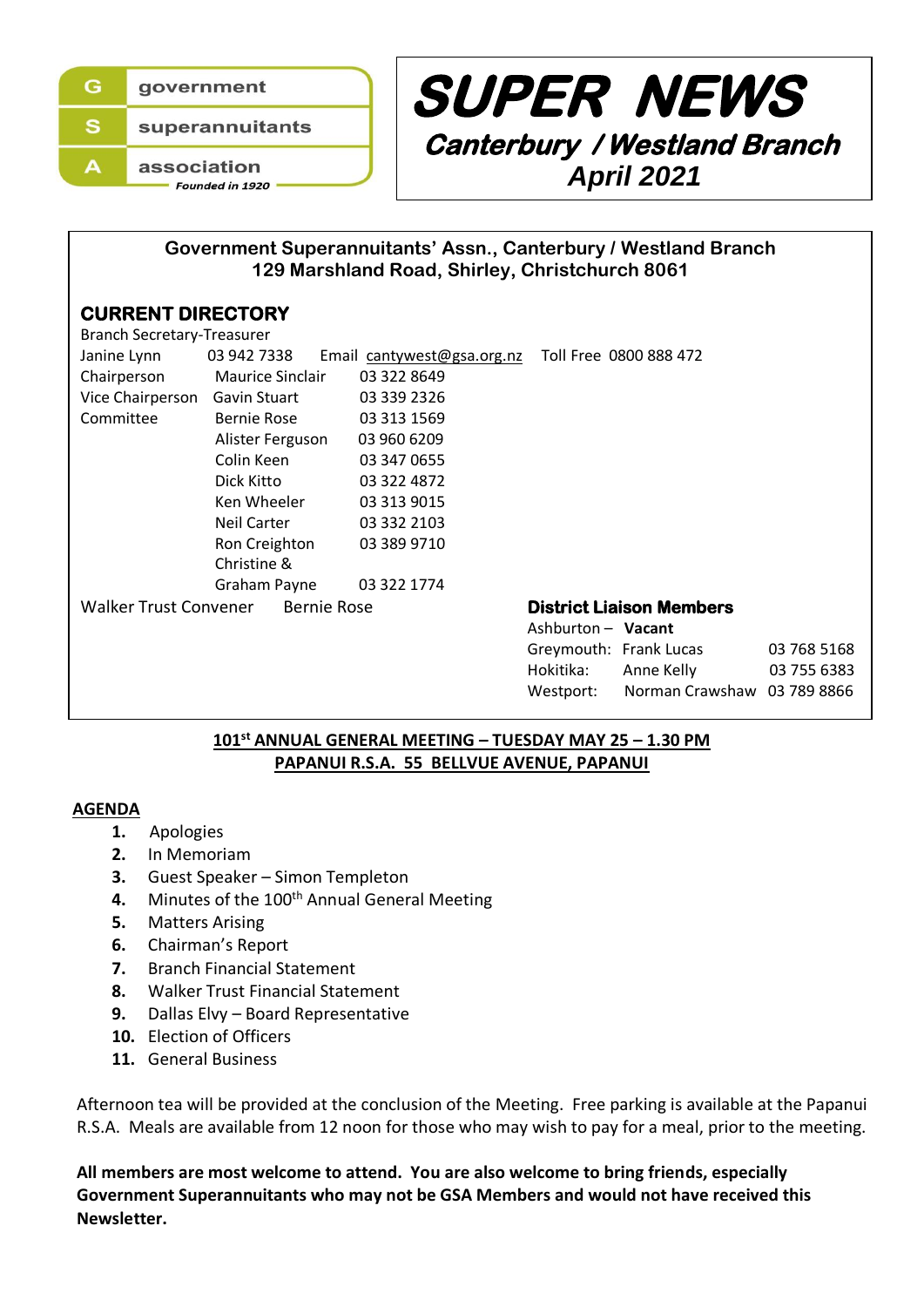# **Chairperson's report, May 2021.**

Much was written about 2020 having been a horrible year but, in retrospect, New Zealanders can complain little compared with those from some other countries where lives had been severely restricted for nearly that whole time. Perhaps we are moving into a year of much greater certainty than we have had since April 2020. Vaccination is of course the most important and positive factor, particularly for most of us in GSA who are in the "vulnerable" category through age and some infirmity. While I also applaud the move to open-up travel with Australia, I have just a vague concern in the back of my mind that we could be losing control of just who it is who arrives, and their previous travel history.

Our Annual Meeting was postponed from May last year and we initially thought we could run it in association with our 2021 Annual Meeting, this coming May. Having been told very firmly that was unsatisfactory, we arranged for the meeting to be on the  $17<sup>th</sup>$  November last year. A good attendance of members and an address by Professor Roger Openshaw on his construction of the GSA centennial history, completed an interesting afternoon.

A visit by the Canterbury/Westland Branch Committee to Ashburton was also postponed from early last year. A meeting with Ashburton members now takes place on April 27<sup>th</sup>.

In the last newsletter (November 2020) I mentioned that some branches were having difficulty finding members for committees, adding that even Auckland was having that problem. I am pleased to say that following an earnest plea for help, Auckland Branch now has a healthy number on its committee.

#### **GSA Future.**

Also, in that November newsletter was comment on a proposal from the Board to Council last year on possible procedure for amalgamation of branches. This is only the beginning of the Board's thinking about the future of GSA. With the Government putting a stop to any public-servants joining the Government Superannuation Scheme from mid-1992 onwards, our Super Scheme and our Association were not going to last forever. Calculations have predicted that even with a subscription rise from this April, GSA will run out of money and cease to exist in about 13 year's time, by around 2034. By this time, we would still have 6000 members .... so, what to do? The Board is looking at how our Association could survive past that time and continue to provide some protection of annuities: our Association's primary function. Even in 2046 there would still be 1000 potential members. Dick Kitto, on our Committee, has calculated that there will still be some annuitants by 2072 (around 100 years of age) or even later such as others who were younger surviving spouses or some who were assigned part of an annuity by a much older person.

Over the years there have been members of the Government who have been in the Government Superannuation Scheme, such as teachers, police, and others who have spent time in the Public Service. These ensured that within the Government there was some basic knowledge of the Scheme and in particular that the Government had decided not to invest while the employees paid their contributions. Those members of Parliament were very aware that there had to be money allocated by the Government each year to fund the Government side of the Superannuation contract. Now there are very, very few Parliamentarians who genuinely understand the Scheme. Trevor Mallard is one of a tiny number who could intuitively empathise with GSA.

As far as survival of GSA is concerned, the Board has already begun cost reductions and other things are being considered. The Government Superannuation Fund Authority report from last year says it is responsible for 51000 members of the Government Superannuation Fund. Our Association had only 18000 subscribing members. There is huge potential for recruitment of new members. One stumbling block is, because of privacy issues, Datacom won't release any information on non-members (but they do circulate a recruitment leaflet for us). Another interesting philosophical point the Board will address is to try to decide on the feasibility of having another organisation eventually take over the function of looking after superannuitants' interests. Such a body could be a stable Union, such as Post Primary Teachers' Association, NZ Educational Institute, Public Service Association etc. Whatever mechanisms the Board investigates for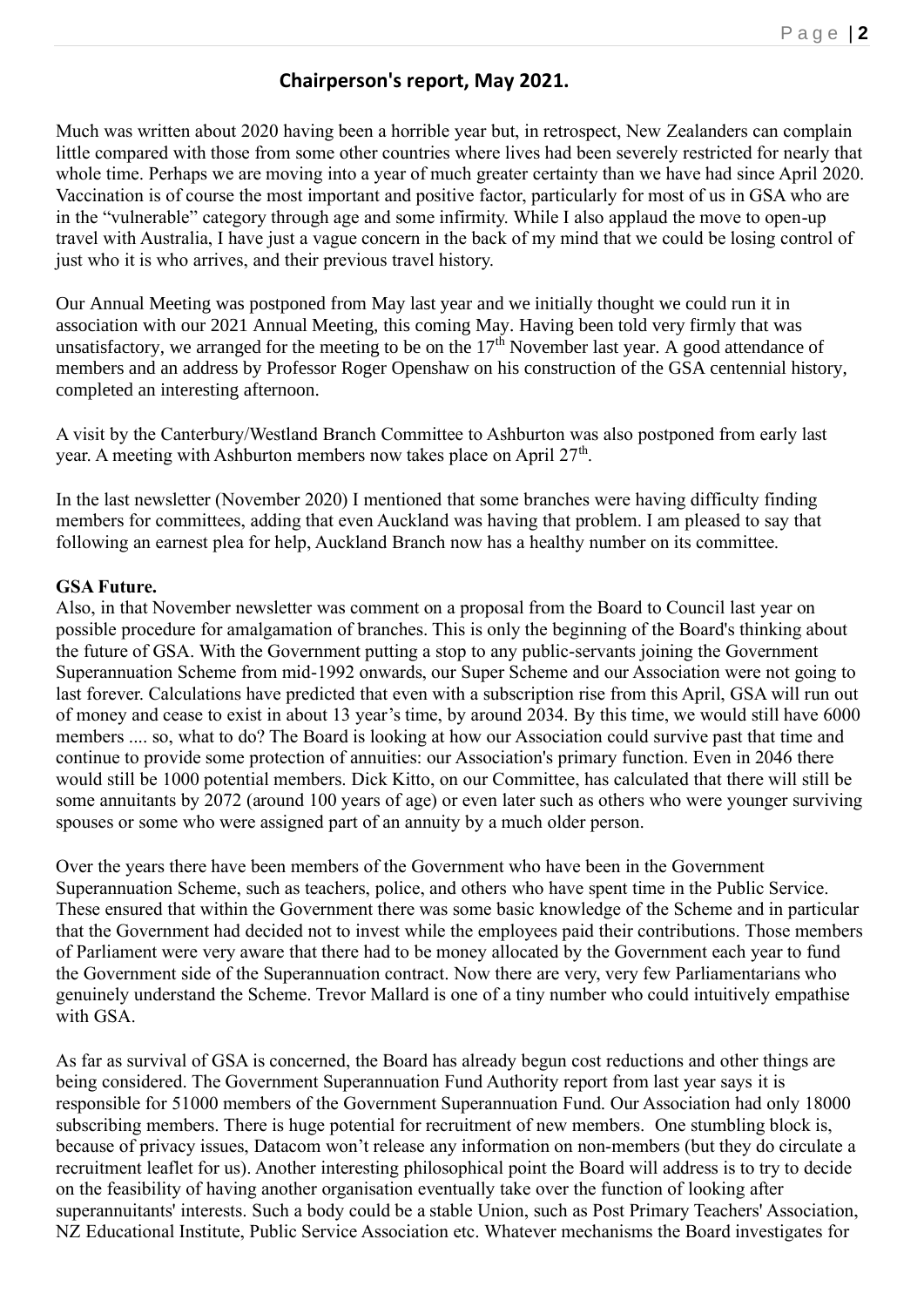our Association's future, their journey will be difficult but interesting.

Maurice Sinclair, 7 th April, 2021.

**BRANCH MEETINGS** are held on the 4<sup>th</sup> Tuesday of every month except December, at the Papanui RSA, 55 Bellvue Avenue, Papanui, commencing 1.30 pm. Members are welcome to attend, however we would ask you to please ph Janine (942-7338) and let her know that you would like to attend, so that we can cater for afternoon tea.

We do have a policy of regularly taking our Meetings to centres outside Christchurch. In September, 2019, however due to Covid-19 we were not able to travel in 2020 to our planned meeting in Ashburton.

We can now advise that our Ashburton Meeting will be held on Tuesday 27, April, 2021 at the Hotel Ashburton.

Therefore our plans forward are to hold a Meeting in Rangiora in 2022, and Greymouth in 2023.

### **LIAISON PERSONNEL REQUIRED – ASHBURTON**

The main requirement is a friendly person who can be a local contact for anybody wanting information. If you are even considering volunteering, please contact our secretary Janine and have a chat with her about the ways in which you could help. 03-9427338 or 0800 888 472

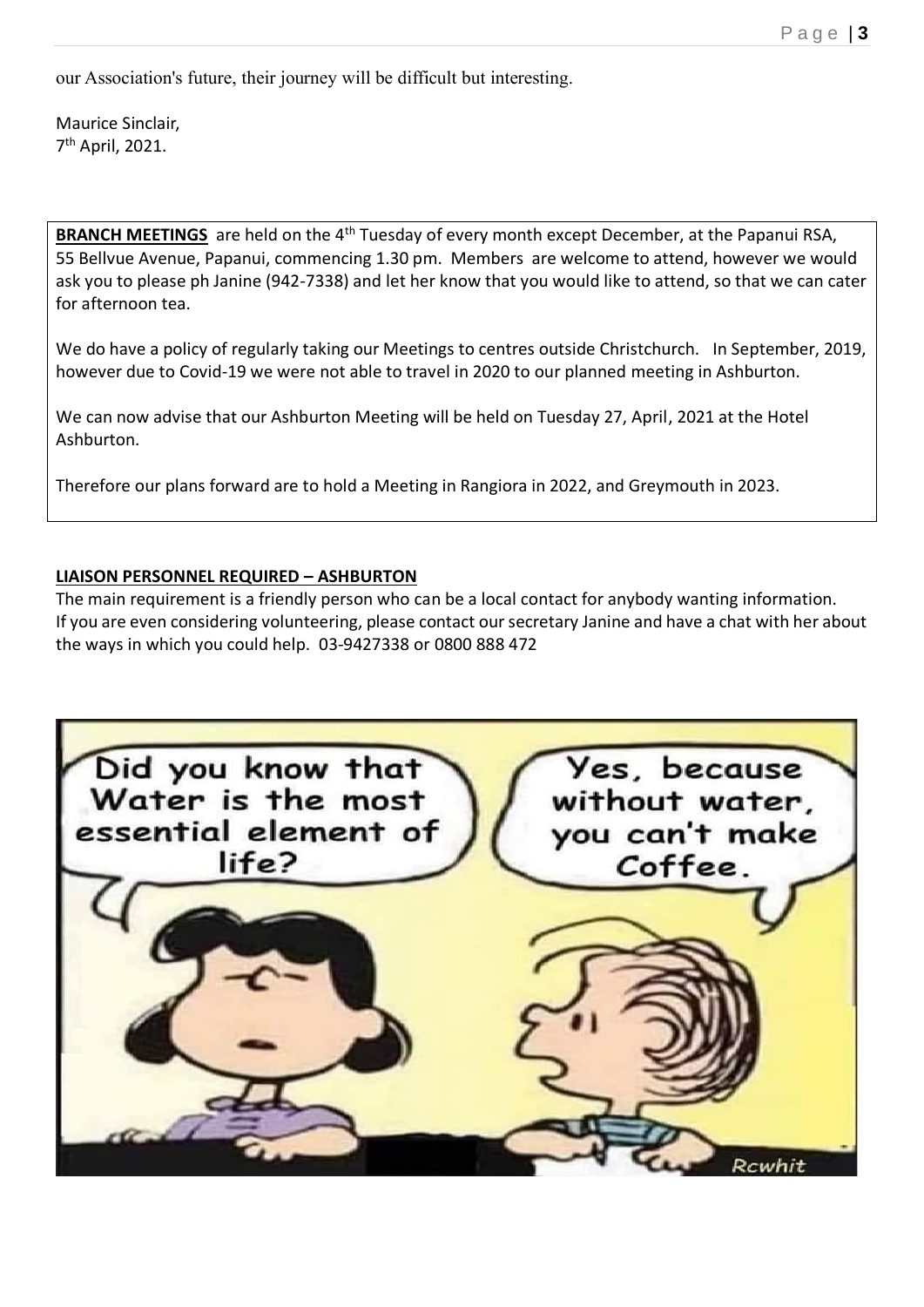# **WALKER TRUST ACCOUNTS**

| For Year Ending 31 March 2020                        |              |             |
|------------------------------------------------------|--------------|-------------|
|                                                      | $2020 - 21$  | 2019-20     |
| <b>Capital Account</b>                               |              |             |
| Opening Balance (Westpac Investment A/C)             | \$15,000.00  | \$15,000.00 |
| Interest                                             | \$453.70     | \$517.50    |
| <b>GSA Grant</b>                                     |              |             |
|                                                      | \$15,453.70  | \$15,517.00 |
| Less Transfer to Disbursement Account                | \$453.70     | \$517.50    |
|                                                      | \$15,000.00  | \$15,000.00 |
| <b>Disbursement Account</b>                          |              |             |
| <b>Opening Balance</b>                               | \$1,941.04   | \$2,300.54  |
|                                                      |              |             |
| Donations/GSA Grant                                  | \$600.00     | \$1,000.00  |
| Raffle                                               | \$500.00     | \$530.00    |
| Christmas Luncheon                                   | \$2,748.00   | \$2,545.00  |
| Interest from Investment Account                     | \$453.70     | \$517.50    |
| <b>Total Income</b>                                  | \$4,301.70   | \$4,592.50  |
| <b>Expenditure</b>                                   |              |             |
| <b>Members Comforts</b>                              | \$648.00     | \$969.00    |
| Mileage                                              | \$500.00     | \$1,220.00  |
| <b>Raffle Prizes</b>                                 | \$250.00     | \$250.00    |
| Cards & Envelopes                                    | \$1,511.50   |             |
| <b>Bank Fee</b>                                      | \$9.32       |             |
| Christmas Luncheon/Refund                            | \$2,830.00   | \$2,445.00  |
| <b>Total Expenditure</b>                             | \$5,748.82   | \$4,884.00  |
| (Loss) / Excess of Income over Expenditure           | $-$1,447.12$ | $-5291.50$  |
|                                                      |              |             |
| <b>Balance</b>                                       |              |             |
| Balance of Accumulated Funds 1 April 2020            | \$16,941.04  | \$17,232.54 |
|                                                      |              |             |
| (Loss)/Excess Income over Expenditure                | $-$1,447.12$ | -\$291.50   |
| Closing Balance as at 31 March 2021                  | \$15,493.92  | \$16,941.04 |
| This is represented by:                              |              |             |
| Capital Account - Investment                         | \$15,000.00  | \$15,000.00 |
| Disbursement Account - Cheque Account as per Westpac | \$493.92     | \$1,992.04  |
| Less Unpresented Cheques 31/3/21                     |              | \$51.00     |
| Closing Cheque Account 31/3/21                       |              | \$1,941.04  |
| <b>Total Assets</b>                                  | \$15,493.92  | \$16,941.04 |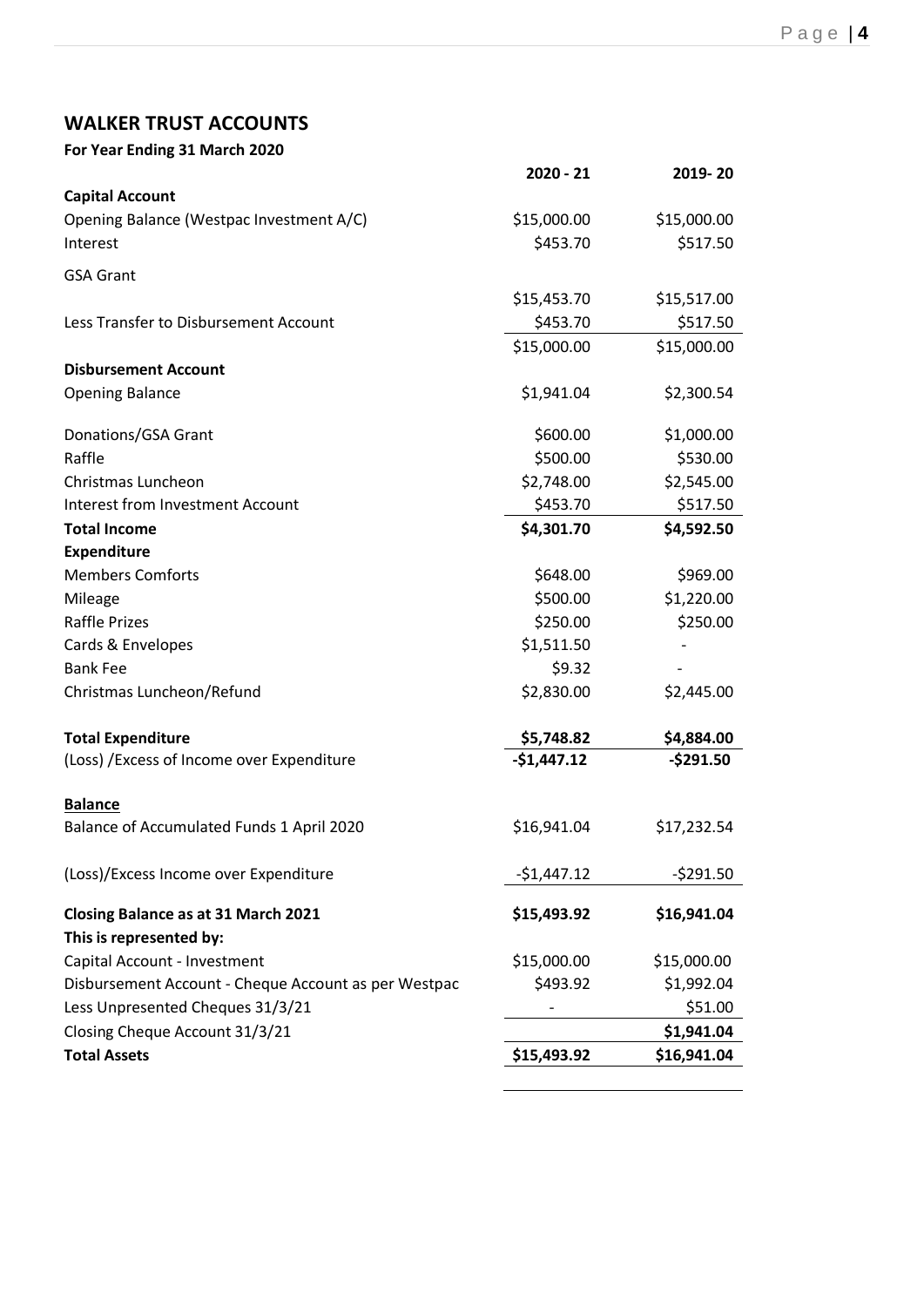#### **GOVERNMENT SUPERANNUITANTS' ASSOCIATION (INC)**

#### **CANTERBURY/WESTLAND BRANCH**

| INCOME AND EXPENDITURE STATEMENT FOR YEAR ENDED 31 MARCH 2021 |                      |                 |  |  |  |  |
|---------------------------------------------------------------|----------------------|-----------------|--|--|--|--|
|                                                               | 2020-21              | 2019-20         |  |  |  |  |
| Income was derived from                                       |                      |                 |  |  |  |  |
| Subscriptions:<br><b>Direct Credit Cash</b>                   | \$<br>696.80         | \$<br>841.38    |  |  |  |  |
| <b>Direct Credit</b>                                          | \$23,297.71          | \$24,077.47     |  |  |  |  |
| Direct Credit - NPF                                           | \$1,518.87           | \$1,681.79      |  |  |  |  |
| <b>Total Subscriptions</b>                                    | \$25,513.38          | \$26,600.64     |  |  |  |  |
| Investment Income                                             | \$<br>501.30         | 867.46<br>\$    |  |  |  |  |
| Donation                                                      | $\ddot{\$}$<br>50.00 |                 |  |  |  |  |
| <b>Interest Cheque Account</b>                                | \$<br>4.27           | \$<br>9.82      |  |  |  |  |
| <b>TOTAL INCOME</b>                                           | \$26,068.95          | \$27,477.92     |  |  |  |  |
| <b>Expenditure was incurred for</b>                           |                      |                 |  |  |  |  |
| <b>Secretarial Duties</b>                                     | \$19,500.00          | \$19,500.00     |  |  |  |  |
| <b>Meeting Expenses</b>                                       | \$<br>956.00         | \$3,394.00      |  |  |  |  |
| <b>Postal Charges</b>                                         | \$<br>160.00         | \$<br>140.00    |  |  |  |  |
| <b>Printing &amp; Stationery</b>                              | \$<br>167.00         | \$1,296.05      |  |  |  |  |
| Newsletter - Inc Postage                                      | \$3,923.30           | \$3,543.75      |  |  |  |  |
| <b>Walker Trust Grant</b>                                     | \$<br>500.00         | \$1,000.00      |  |  |  |  |
| Miscellaneous                                                 | 760.32               | \$<br>851.90    |  |  |  |  |
| Repairs & Maintenance                                         | \$<br>30.00          | \$1,037.00      |  |  |  |  |
| Social Functions                                              | \$<br>1,890.10       | \$1,696.00      |  |  |  |  |
| <b>TOTAL EXPENDITURE</b>                                      | \$27,886.72          | \$32,458.70     |  |  |  |  |
| (Loss)/Excess of Income over Expenditure                      | (\$1,817.77)         | $($ \$4,980.78) |  |  |  |  |
| <b>BALANCE SHEET AS AT 31 MARCH 2021 - Accumulated Funds</b>  |                      |                 |  |  |  |  |
| Opening Balance as at 1 April 2020                            | \$29,984.00          | \$34,964.78     |  |  |  |  |
| (Loss)/Excess of Income over Expenditure                      | (\$1,817.77)         | (\$4,980.78)    |  |  |  |  |
| <b>Closing Balance as at 31 March 2021</b>                    | \$28,166.23          | \$29,984.00     |  |  |  |  |
| This is represented by:                                       |                      |                 |  |  |  |  |
| <b>Assets &amp; Investments</b>                               |                      |                 |  |  |  |  |
| <b>Current Assets</b>                                         |                      |                 |  |  |  |  |
| Cheque Account ANZ                                            | \$8,166.23           | \$9,884.00      |  |  |  |  |
| Cash on Hand                                                  | \$                   | \$<br>100.00    |  |  |  |  |
| <b>Investments</b>                                            |                      |                 |  |  |  |  |
| Kiwibank Term Deposit Account - 01                            | \$10,000.00          | \$10,000.00     |  |  |  |  |
| Kiwibank Term Deposit Account - 02                            | \$10,000.00          | \$10,000.00     |  |  |  |  |
| <b>TOTAL ASSETS</b>                                           | \$28,166.23          | \$29,984.00     |  |  |  |  |

Fixed Assets held by the Branch -

Laptop, Printer & Hard Drive

I have examined the financial statements above for the year ended 31 March 2021, All bank accounts and investment balances have been verified as at 31 March 2021. On the basis of my review nothing has come to my attention that causes me to believe that the above does not give a true and fair view.

J. Climo 6/4/2021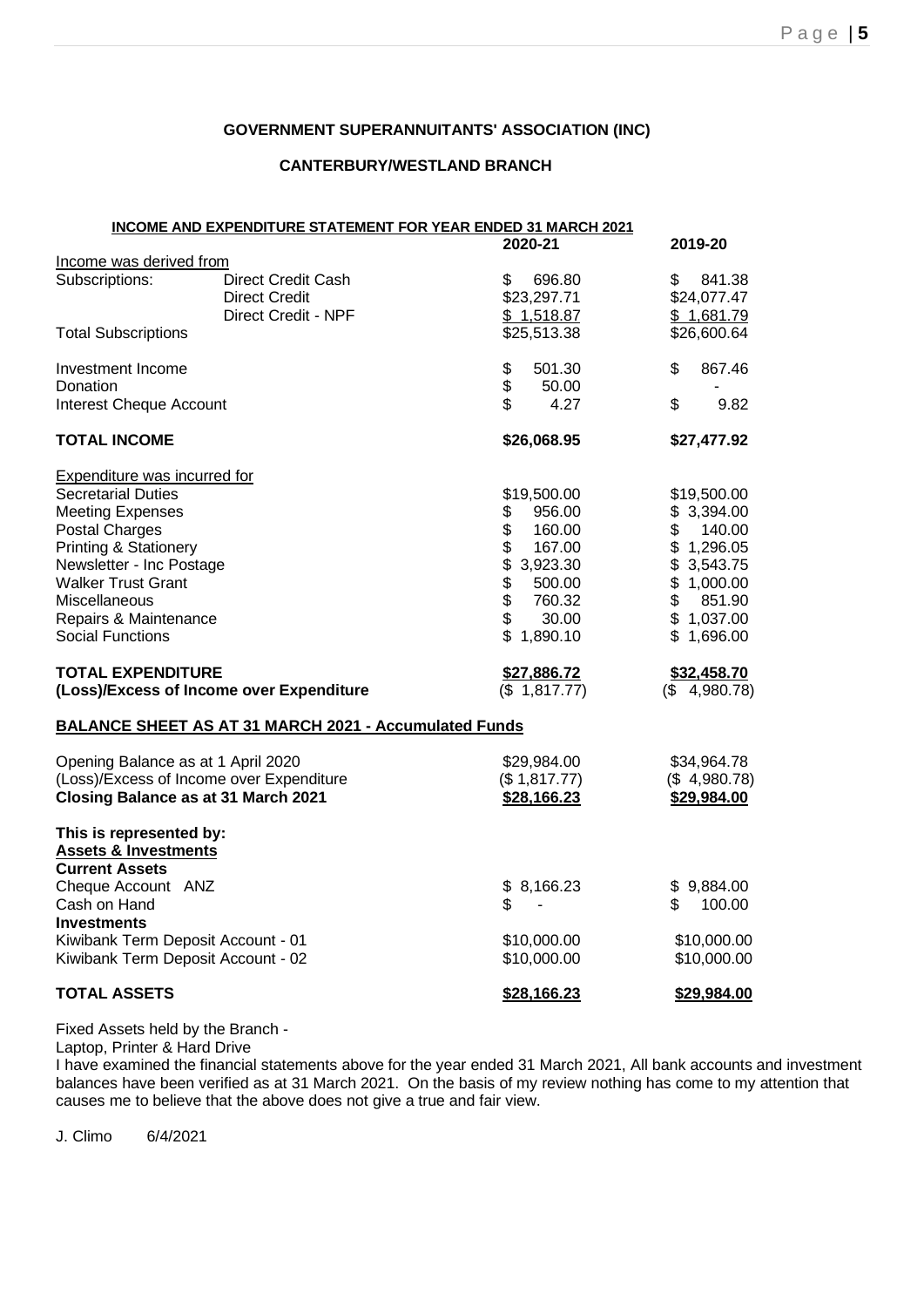# Bernie Rose **Walker Trust**

# **THE JOYS OF SHARING, LIVING, AND GIVING, ARE FOUND IN FRIENDS.**



# **HAPPY BIRTHDAY**

Have you reached the age of 79? If you have we will post you a Birthday Card, or we can visit you, on all your following birthdays. All that is required, is for you to telephone Janine (03 9427338 or 0800 888 472) with your date of birth and telephone number. We are one of the few branches that carry out this small gesture to our older members, and have noted that we have a lot of birthdates missing from the database and we wish to have this updated. If you are 80 years plus and did not receive a card or a visit, please call Janine on 03 942-7338.

Our volunteers have continued to keep in touch with our older members: those 80+ in age who have given their birth dates and requested a visit.

The team has had another busy year, with a total of 128 visits in the past 12 months. There were also 478 Cards sent out as well, we must be all getting older. These visits have again been very much appreciated, going by the 'Thank You' cards we receive.

I must at this time thank all the visitors for the job well done.

The team of visitors needs to be increased to help out mainly in the following areas; Burwood, New Brighton, Redcliffs, Ferrymead, Sumner, Addington, Hillmorton. Then further out at Rolleston and Lincoln. We also require visitors in Ashburton & Greymouth. The visiting can then be shared out a bit more. Even if you live outside these areas you could still help out. You may only get a couple of visits to do each year. It can be very rewarding and you can get a few laughs out of it too. If you may be interested give me a call.

Now the bad news. I will be retiring from this task at the end of October this year. If there is anybody or couple out there that thinks they would like to take the task on, give me a ring.

Bernie 03-3131569.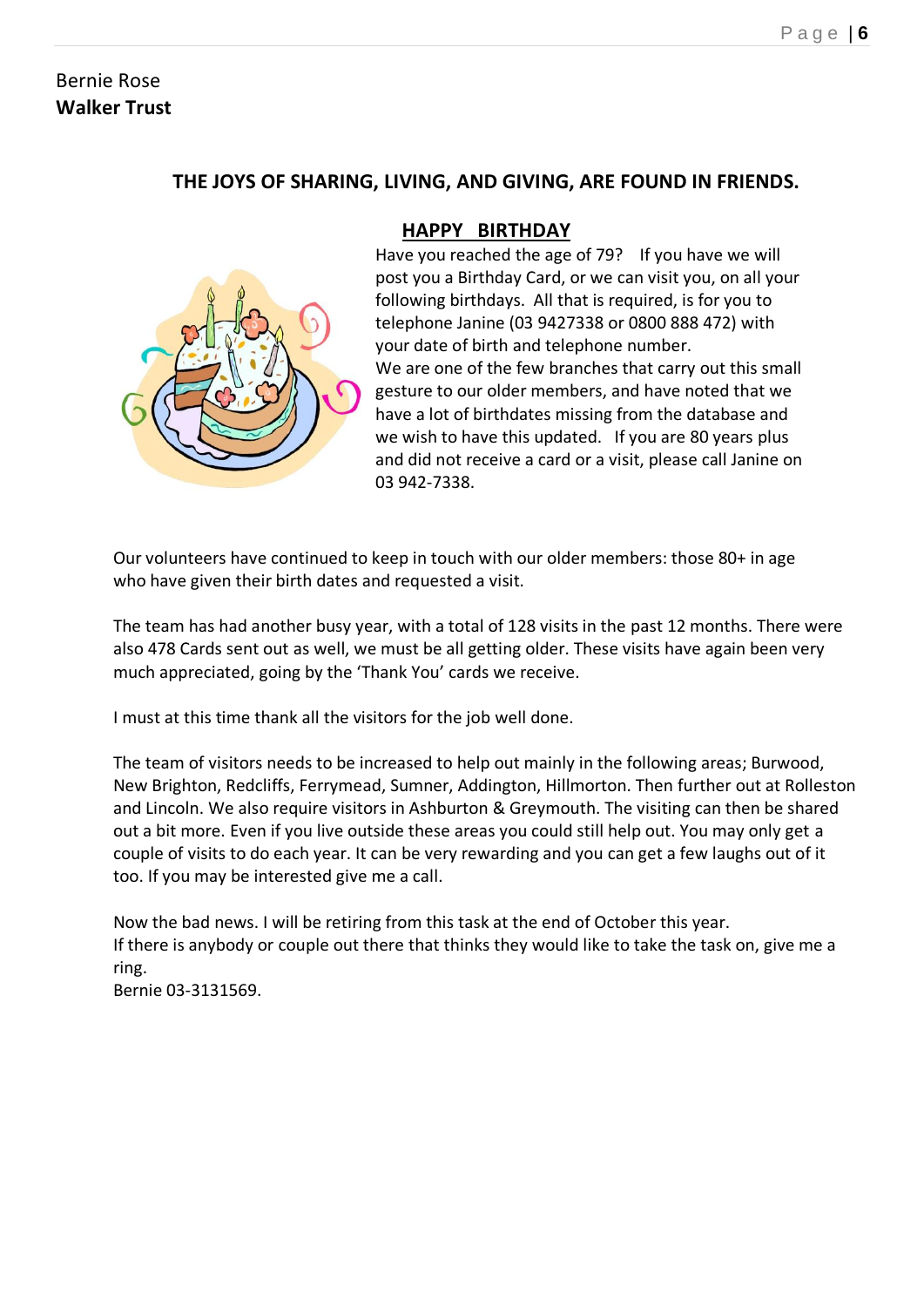The sad part about getting old is... you stay young on the inside, but nobody can tell arrymore

**ARE YOU LIVING IN A DE FACTO RELATIONSHIP?** In New Zealand a de facto relationship, *if you have lived together for at least*

> *three years*, has the same status as a married couple. At the time of your annuitant partner's death Datacom will require evidence of your relationship. Therefore it is important that you have the following:

- 1 Joint bank account
- 2 Rates account in both names
- 3 Power/telephone account in both names
- 4 A legal document stating when your relationship commenced

Ensure you have the above now, don't leave it untill '*tomorrow'*